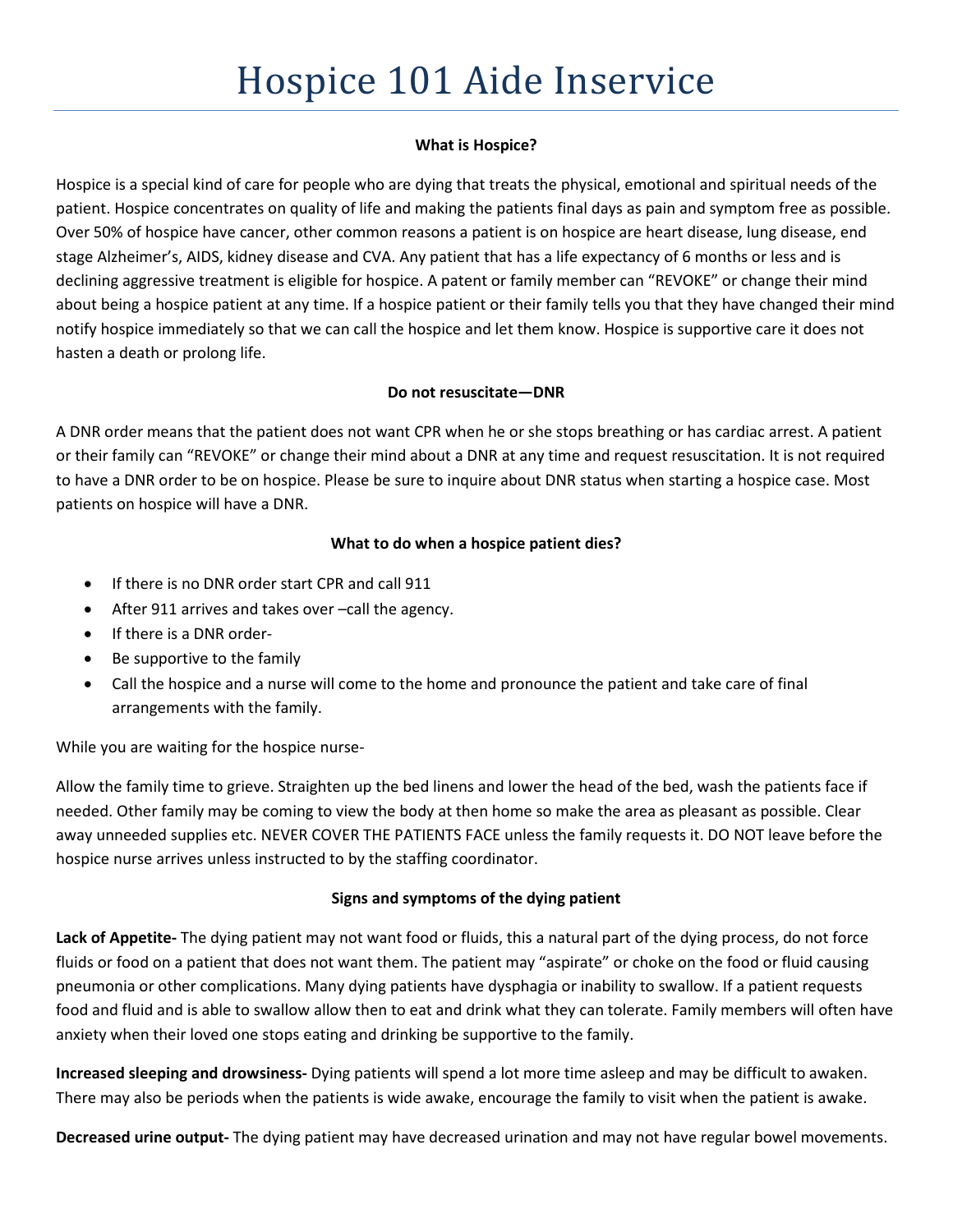**Nausea and vomiting-** Nausea is the uncomfortable feeling in your stomach which may or may not lead to vomiting. If your client is nauseous ask the family if they have medication to relieve it. The medication may be a suppository, a pill or topical cream. Vomiting is the throwing up of stomach content's, it is not the same as coughing up drainage from the lungs and throat. Common causes of nausea and vomiting are chronic pain, intestinal blockage, and fatigue. Patients also may have these symptoms as a result of medication they are taking.

## **What should you do when a patient is vomiting?**

- Raise the head of the bed or keep the client in a sitting position
- If the client is not responsive or can not sit up, roll them on their side, do not leave
- the client unattended.
- Apply a cool wet cloth to the forehead
- Avoid fatty foods and those with a strong odor
- Offer fluids as tolerated, ice chips, ice pops, Jell-O, Gatorade ginger ale and other
- Encourage fluids to be sipped slowly through a straw
- NEVER FORCE A CLIENT TO EAT OR DRINK
- If the client starts running a fever or has a new cough or congestion after vomiting
- Notify the nurse ASAP. These are signs that your client has aspirated food or fluid into their lungs and will need medical intervention

**Constipation-** Dying patients are prone to constipation due to immobility and as a result of taking pain medication. Medications can be effective in treating constipation. Notify the nurse and family if the client has had no bowel movement in 3 days.

**Diarrhea-** Diarrhea is loose watery stools more then 3 times a day. Common causes are intolerance to certain foods, disease process, anxiety, effects of medications and viruses.

What can I do?

- Increase fluids if tolerated
- Offer small frequent meals instead of 3 large meals
- Record bowel movements and report to the nurse
- Keep the anal area clean and dry

## **Dehydration- in Hospice Care**

Dehydration is not painful, studies suggest that dehydration may be a natural analgesic (pain killer) in dying patients. It is a natural process at the end of life and there is evidence that patients do not die sooner than those on artificial hydration ( IV"s). In fact hydrating a dying patient can cause other problems such as fluid overload, placing an undue burden on the body. It is very difficult for family members to watch their loved ones not taking food and fluids, be supportive of their feelings. The nurse or hospice team can help with the family if needed. Signs and symptoms of dehydration are decreased urine output, less congestion, fever, decrease in swelling, poor skin turgor ( skin is dry and has poor elasticity ), and dry mouth. Frequent mouth and skin care are needed

#### **Mouth care for a sore mouth**

- Use a soft toothbrush and flavored toothpaste, if the mouth is too sore soft swabs or toothettes may be used
- Dilute mouthwash- regular mouthwash may be to strong and cause pain
- Leave dentures out until the pain is better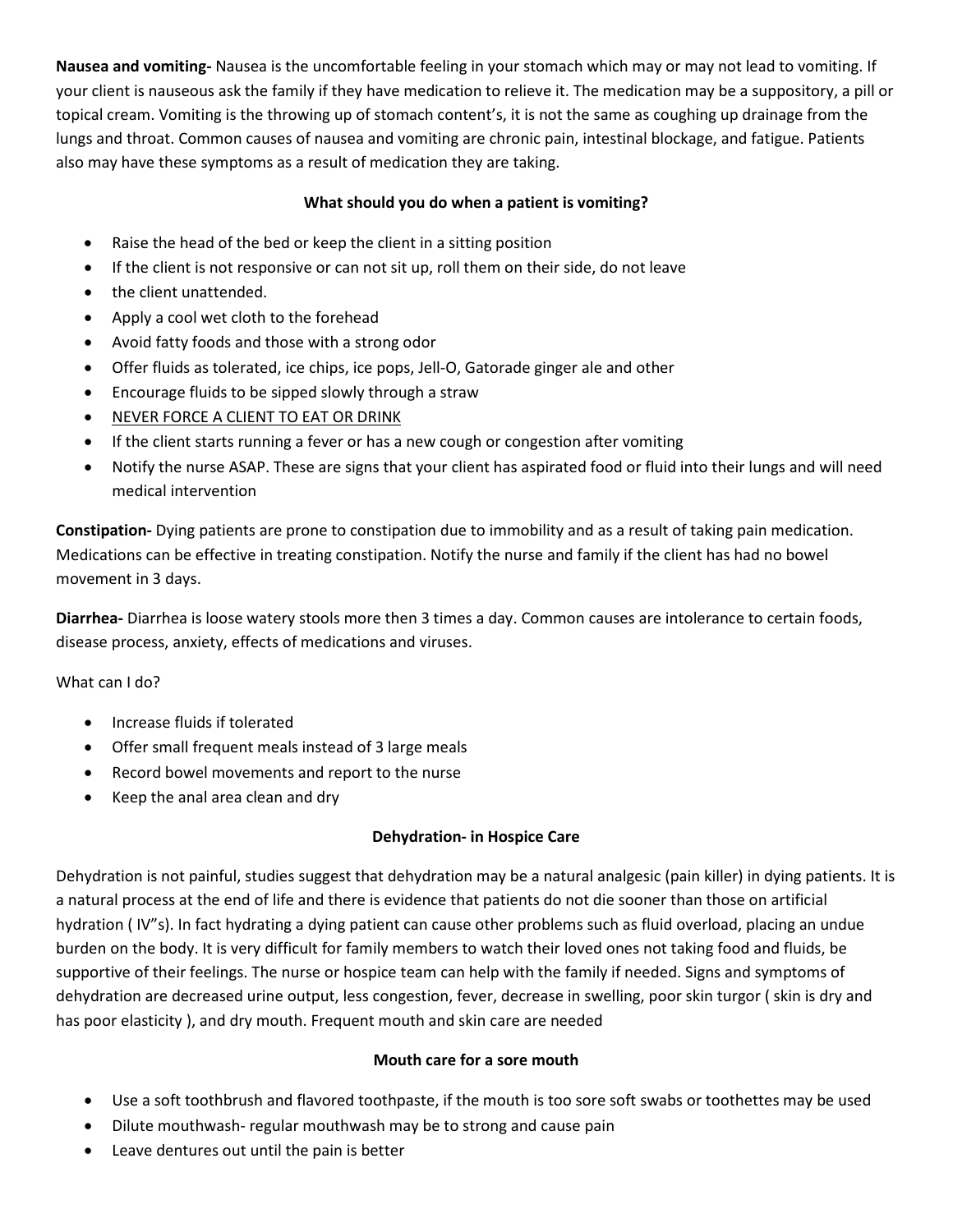- A prescription pain reliever for the mouth can be ordered by hospice
- Keep lips moist using chap-stick type lip balm

### **Skin Care-**

Bathing can be a very tiring process for a dying patient. Patients will often only need sponge bath with mild soap and water with good peri care alternating with a full bed bath. A dying patient's skin is usually dry and fragile, do not rub skin wash gently and pat dry. NEVER LEAVE A WEAK PATIENT UNATTENDED IN THE TUB OR SHOWER.

### **Turning and Positioning-**

A patient who is confined to bed and can not turn himself should be positioned every 2-3 hours. If your client has severe pain and is comfortable, this may be delayed.

Use a draw sheet under the patient for positioning, do not pull the patient the patient across the sheets, to prevent skin BURN from friction. Look for RED areas or skin breakdown and report it ASAP. Massaging skin with lotion will keep skin moist and help prevent breakdown. Use a light circular motion and do not RUB.

### **Breathing Difficulty-**

Dying patients often become short of breath or have increased congestion in their airways. This may be due to the disease process or a sign that death is near. The patient may start to breathe rapidly and turn a bluish color. You may notice noisy breathing or wheezing.

### **What to do –**

- Remain calm
- Elevate the patients head NEVER LEAVE THE PATIENT FLAT
- If the patient has , turn it on or increase the liter flow if the patient is already on oxygen.
- The patient probably has medication to ease their breathing, ask the family if the patient has medication.
- Notify the hospice nurse

## **Oxygen Therapy-**

Do not smoke, use matches, lighters or gas stoves near oxygen

Oxygen may be delivered via a mask or nasal cannula. The prongs of the nasal cannula must be in the patient's nose to deliver oxygen to the patient, a mask must fit snugly on the face but not be too tight, this can be adjusted using the elastic strap on the mask

The nurse will let you know the regular flow rate for the oxygen. Home patients generally have an oxygen concentrator in the home that pugs into the wall, you will notice one or two sponge like filters on the sides or back of the machine. These filters pop out easily and need to be washed with warm water to remove dust at least every other day or whenever they are dirty. Dirty filters will clog the flow of oxygen to the patient. There should also be a water bottle (humidifier) on the front of the machine with 2 markings on the bottle the water level must remain between these lines. To fill the water, unscrew the bottle from the cap and fill with tap water and replace. If the power goes out there should be a portable green

oxygen tank available to use until the power is restored. Be sure to locate the tank BEFORE there is an emergency and know how to use it. If you do not know how, call the office and the nurse will teach you. There is no need for the humidifier bottle to be used on a portable tank. If the power is out over one hour call the office and hospice so that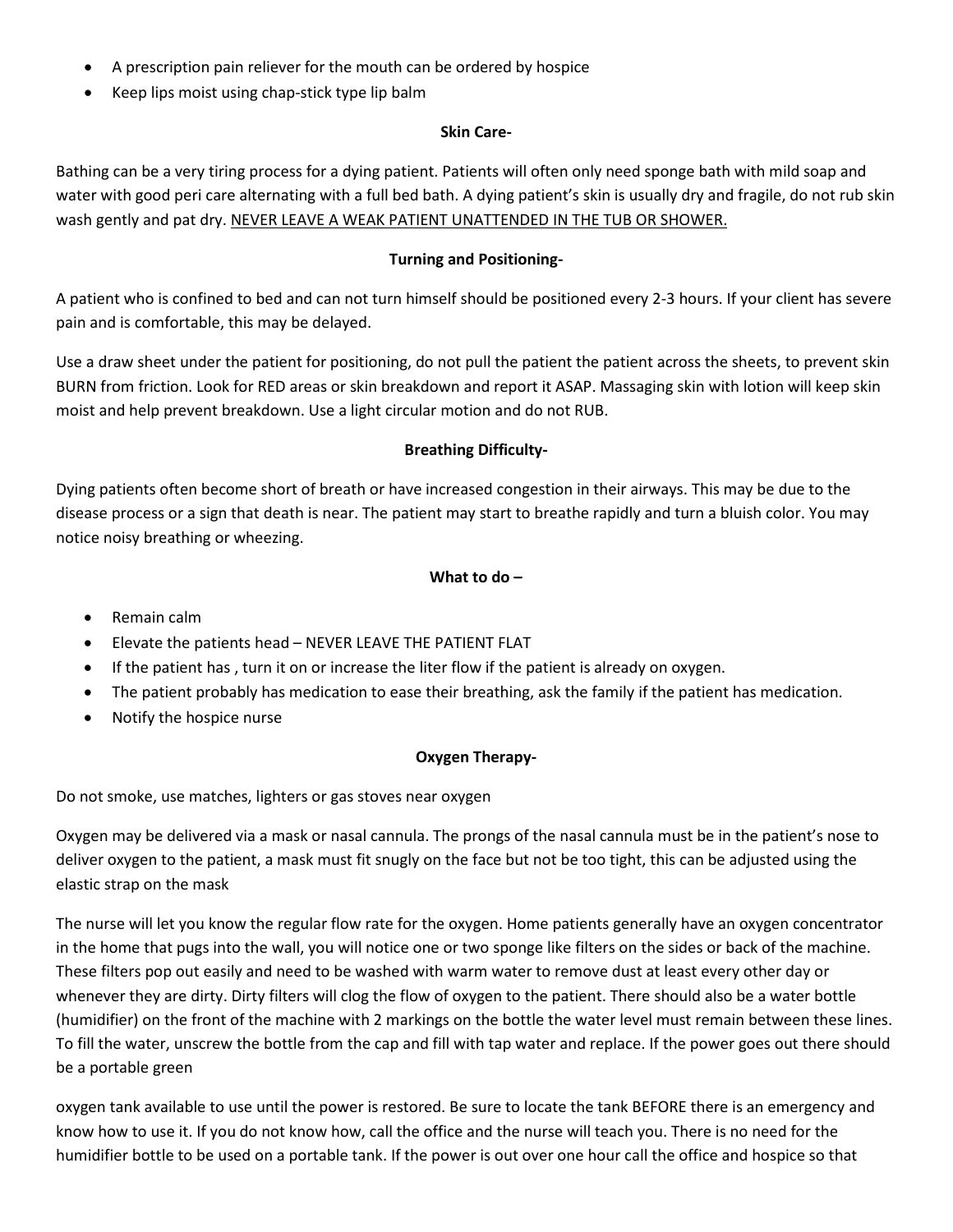alternate arrangements for oxygen can be made. Depending on the size of the tank and liter flow the tanks should last from 4- 8 hours.

# **The oxygen is not flowing though the tube – what to do**

Place the end of the cannula into a glass of water if there are no bubbles there is no flow of oxygen—check the water bottle if there are no rapid bubbles in the bottle, the problem is after the bottle. If there is no bubbling in the bottle, check that the connection to the machine is tight. The water bottle also has a screw type lid make sure it is tight. If the bottle is bubbling check the tubing, be sure it is tight on the water bottle, and follow the tubing to the patient looking for chair legs etc.that may be on the tubing cutting off the flow. If there is still no flow, change the tubing if there is a spare. If all else fails call the hospice nurse for assistance.

## **Itching-**

Itching is a common complaint for hospice patients due to disease process, dry skin, medications. What to do –

- Bathe with warm– not hot—water
- Add baking soda or bath oil to water
- Wash gently DO NOT RUB
- Keep room cool
- Give fluids as tolerated
- Use loose clothing
- Apply skin cream
- Ask family of patient has medication for itching, this may be an oral medication or a cream
- Notify the hospice nurse if itching persists

## **Active dying process**

When a patient is "actively dying" you will notice many changes these may or may not include:

- Blue or purple color of the feet and hands which can extend to the arms and legs, these areas will also fell cool or cold to the touch
- The patient will probably sleep most of the time and you may be unable to arouse the patient.
- Be aware that the patient can probably hear what is said during this time. It is helpful and comforting to touch the patient and speak to him during this time.

Breathing will become irregular and may be noisy and congested. The patient may stop breathing for several seconds, this is called apnea. Apnea may increase as the process goes on. Fluid may accumulate in the back of the throat due to inability to cough up secretions or clear the throat.

Vital signs will change, you may not even be able to hear the blood pressure. The pulse will become irregular and radial and pedal pulses may be difficult to count as circulation worsens. The pulse may become rapid or slow and the blood pressure is usually very low. The patient may suddenly run a fever.

Urine output may become less and urine may be dark and foul smelling.

## *\*\*\*Notify the hospice nurse when these symptoms appear.\*\*\**

#### **Observations to report to the supervising nurse**

*Observe client closely for the following and report observations promptly and accurately:*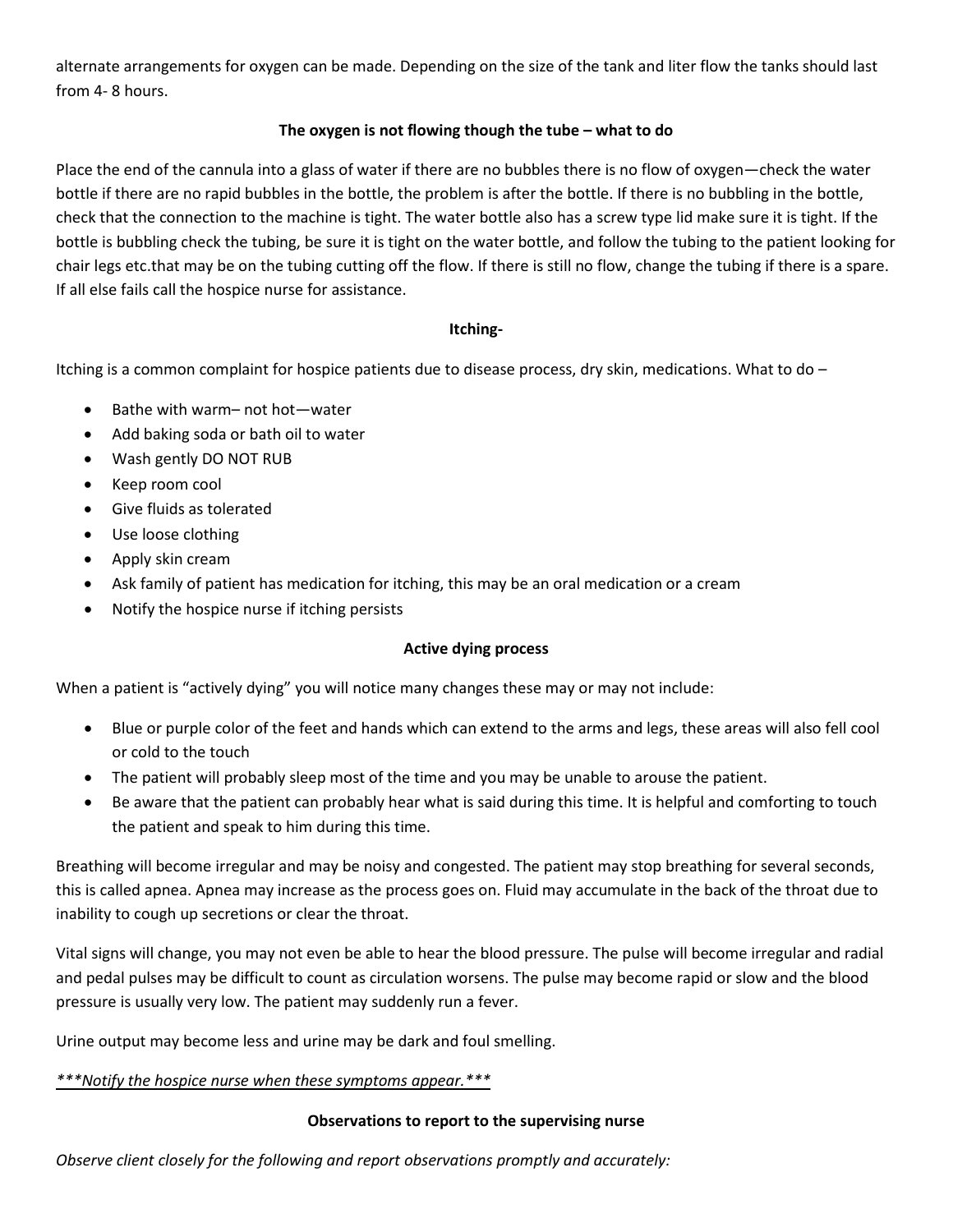- **Abdomen—**distended, hard, rigid, painful or tender
- **Accidents or Incidents—**time, witnesses, observation of injury, (bruises & abrasions) cause or suspected cause of
- **All Symptoms—**complained of by the client (This includes symptoms observed not complained of)
- **Appetite—**loss of appetite, failure to eat a meal (May be diabetic), eating of additional foods while on restricted diet. Report any difficulty the client may have swallowing, chewing or feeding himself.
- **Bath-** failure to give bath. Refusal of client to receive bath or other routine nursing service for which you are responsible
- **Bowel—**diarrhea, stool of unusual color (clay, black with blood), hard formed stool. Failure to defecate or variation from normal established bowel habits
- **Breath—**peculiar odor, such as unpleasant, foul, sweet, fruity, or smells of alcohol
- **Change in General Appearance—**weak depressed, apathetic, apprehensive, hysterical
- **Change in Respirations—**difficulty breathing (dyspnea), rapid respiration, gasping, inability to breathe except when sitting or standing erect, painful breathing
- **Change in Skin Color—**sudden pallor, flushing, cyanosis or blotching
- **Change in Vital Signs—**temperature, pulse and respirations
- **Chills—**time and duration, severity of chill (violent or shivering). Take temperature 30 minutes after chill is completed.
- **Convulsions—**time duration, whether intermittent or continuous, mild or violent
- **Cough—**exhausting, harsh, tight, dry, hacking, painful or wheezing. If productive, report quantity, color (rusty, green, bloody), thick or mucoid
- **Crying—**describe type of crying, e.g., fretful, sharp, whining or moaning. Report reason for crying, if known.
- **Delirium—**report if it is continuous or intermittent. Observe if there is a rambling of ideas or one persistent idea – coma or unconscious state, failure to respond
- **Discharge—**report any unusual body discharge. Describe location and types e.g., bloody, pus, or clear.
- **Dizziness—**loss of balance, complaints of dizziness or faintness
- **Eyes—**unusual observations such as blood shot, dull, yellowish color, anxious look in eyes, inflammation, watery and tearing, sensitivity to light, twitching lids, pupils contracted, dilated or unequal, constant involuntary movement of eyeballs or fixed look.
- **Mental Disturbance—**anxiety, tension, stress—may be reveled in a combination of symptoms such as rapid breathing with occasional deep sighing and restlessness, trembling, increase perspiration, itching, "White as a sheet", "Hot under the collar", "Covered with goose flesh", failure to answer questions, rambling conversation, shaky voice
- **Nausea or Vomiting—**report self-induced vomiting, projectile (with force projection) vomiting. Describe color (bloody, coffee ground color, greenish), consistency (liquid or undigested food)
- **Oral Hygiene—**Report lost or broken dentures or bridgework, mouth sores, tenderness, bleeding gums.
- **Physical Activities—**report failure of ambulatory client to get out of bed and/or refusal to walk and exercise.
- **Skin Condition—**dry skin, scales, rashes, hives, blotching, boils, itching, reddened areas, bruises, abrasions, bedsores, or open raw areas.
- **Sleep—**moaning while sleeping, restless, inability to sleep or sleeps at short intervals.
- **Swelling (Edema)—**location: generalized or local as legs and feet, color changing accompanying swelling.
- **Urine—**unusual odor, color, cloudy or bloody, change in output, failure to void, catheter drainage system not open or daring an adequate of urine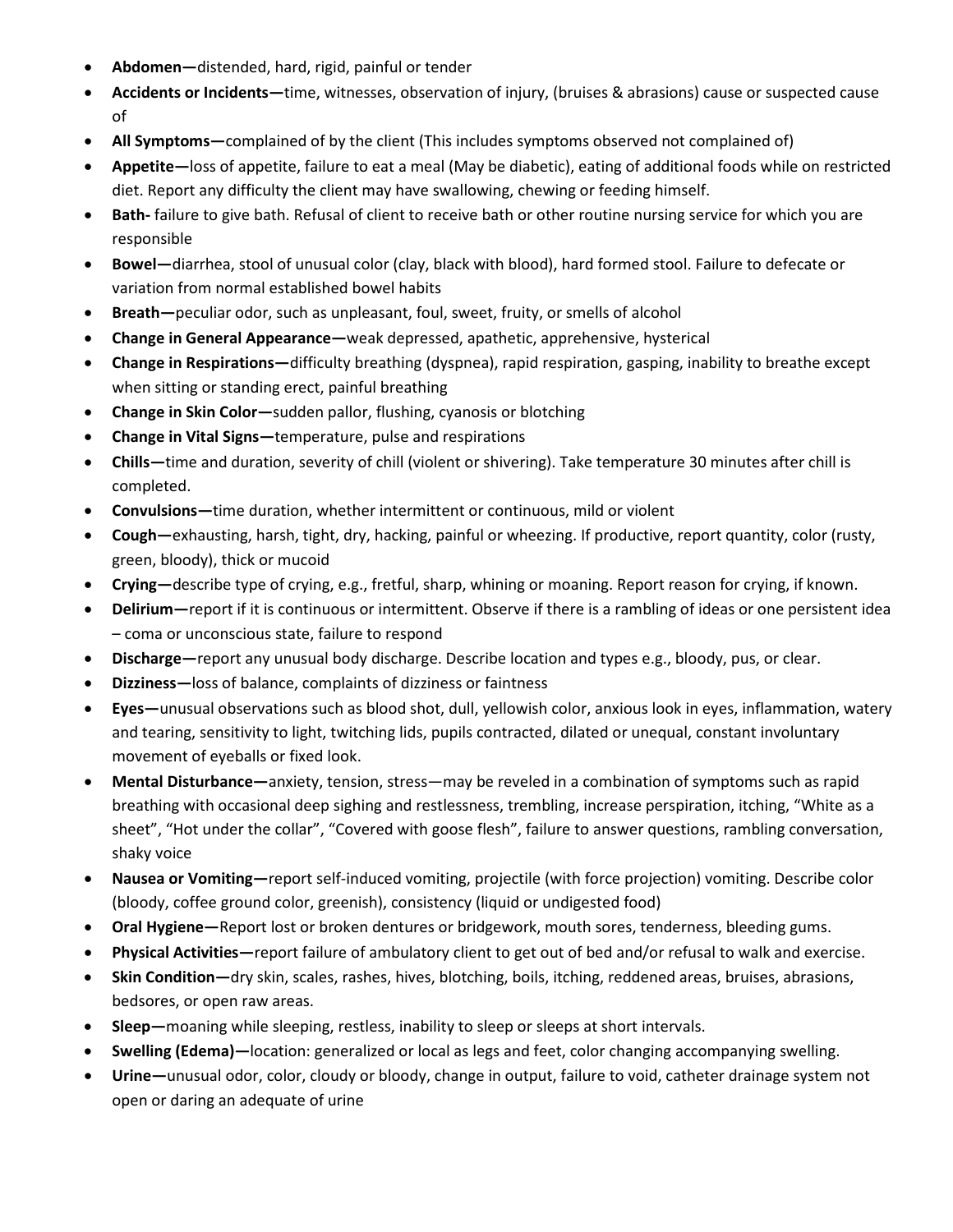- 1. Always check with facility nurse prior to seeing patient to see how your patient is doing or anything you need to know.
- 2. Check the Health Aide Care Plan in the Hospice Chart at the facility. This will tell you if it is their shower day, hoyer lift, etc.
- 3. Then provide care to the patient. If the facility has already given the patient a shower, then you will give a complete bed bath or what the patient would prefer if able to voice to you.
- 4. If you come during meal time, offer to feed or assist your patient with meal. This will allow you to s.ee how well they are eating.
- 5. Complete Aide visit form: In the Comment section/Note be sure to note if/when patient last voided. (EX: NO VOID DURING VISIT or VOIDED X1).
- 6. Reporting: Once you have completed your Aide Visit Note you need to find a facility nurse and report off to them about your patient and have he/she sign off on aide visit form underneath your signature
- 7. During your visit, if any changes are going on with your patient, or patient refusing care. YOU MUST NOTIFY YOUR CASE MANAGER AND ALSO DOCUMENT· ON AIDE VISIT NOTE.

# **Important issues and decisions**

Sometimes people with terminal illnesses have to make decisions about how much treatment they want to have and how long they want to prolong life. Family members may have to make these decisions when the individual is too ill to decide. We must respect and support these decisions even if we do not agree with them—adults have the right to make these decisions.

# **Life-sustaining therapies**

A life-sustaining treatment is anything used to maintain one or more physical functions in a terminally ill person. This includes machines that breathe for the person, usually called respirators or ventilators. It also includes feeding someone by artificial means, such as through the veins or through a tube into the stomach. Therapies like this keep a person alive when they can no longer eat or drink or breathe without this kind of assistance.

## **Withholding and withdrawing treatment**

Sometimes a terminally ill person (or the family) may decide to let a doctor start a treatment that will keep the person alive. Then, after a time, it might become obvious that the therapy is not meeting the goals of care, or is doing more harm than it is good. For example, feeding someone through the veins or through a stomach tube can cause swelling, choking, difficulty breathing, discomfort, restlessness, nausea, constipation, and increased pain. If the

life sustaining treatment is causing this kind of discomfort for a terminally ill person, the person and/or his family may decide that they want to stop the therapy and let the illness take its natural course toward death.

Stopping a life-sustaining therapy is legally and ethically acceptable. It is also acceptable not to start the therapy at all if the terminally ill person and/or his family decide that the treatment is not in the person's best interests. The benefits of treatment should be compared to the burdens of treatment when making these decisions.

## **Do not resuscitate**

An order for "do not resuscitate" (DNR) means the person does not want cardiopulmonary resuscitation (CPR) performed if their heart stops and they stop breathing. It does not affect anything else about their care. An individual with a DNR order may still want every other kind of life sustaining treatment, such as tube feeding.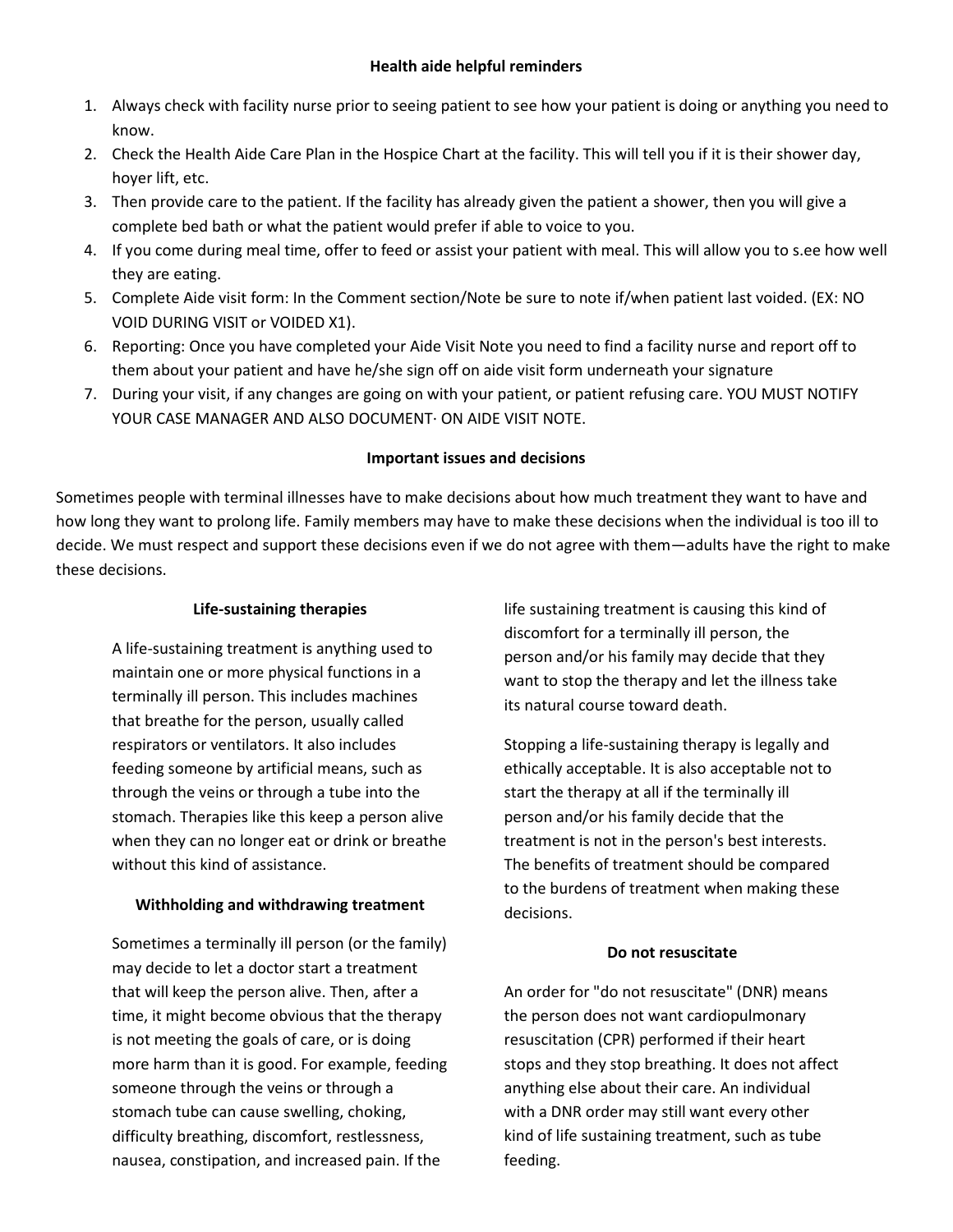#### **Advance directives**

Advance directives are any oral or written instructions that a person has given about future medical care. These instructions are to be used if the person becomes unable to speak for himself.

There are two kinds of advance directives: a living will and a medical power of attorney. A living will states the person's medical treatment wishes in writing. A medical power of attorney (or durable power of attorney for healthcare) appoints someone to make decisions about medical care when the person cannot make

them. If there is no living will or medical power of attorney, the spouse, children, or parents of an individual will make medical decisions when the person cannot make them. This person is called a surrogate. The surrogate is supposed to make healthcare decisions that the terminally ill person would have made, if possible, and to act in the person's best interests.

Every state has different rules about advance directives. Federal law requires healthcare facilities and agencies that receive Medicaid or Medicare funds to inform residents and patients of their right to issue advance directives.

#### **Two ways to view the end of life**

#### **Curing**

The "medical model" of dying says there comes a time when all possible treatments have been tried and there is nothing left to do that will prevent death. In this view, we must "give up" fighting against death when we have no other choice.

When doctors, nurses, and direct caregivers think this way, they might quit giving good care to a dying person because they feel there is nothing more that can be done. They feel that they have lost control because they can't "fix" the problem, and may feel helpless and guilty. These feelings can lead them to avoid the dying person. People at the end of life can sense this in their caregivers, and they may fear being abandoned. This fear increases their loneliness and discomfort.

#### **Caring**

The "caring model" of dying says the end of life is an important period of dying of an individual's life. During this final phase, curing the problem is no longer possible, and the focus shifts to caring for the person. When caregivers think this way, they concentrate on the many things they can do to make a dying person comfortable, to improve the quality of the dying person's life, and to provide opportunities for the person to meet his or her final life goals.

When caregivers focus on caring, they shift their energies from whether the person will die to how they will die. Helping to relieve pain and other symptoms, giving emotional and spiritual support, and providing family time are all things that caregivers can do to care for a dying person.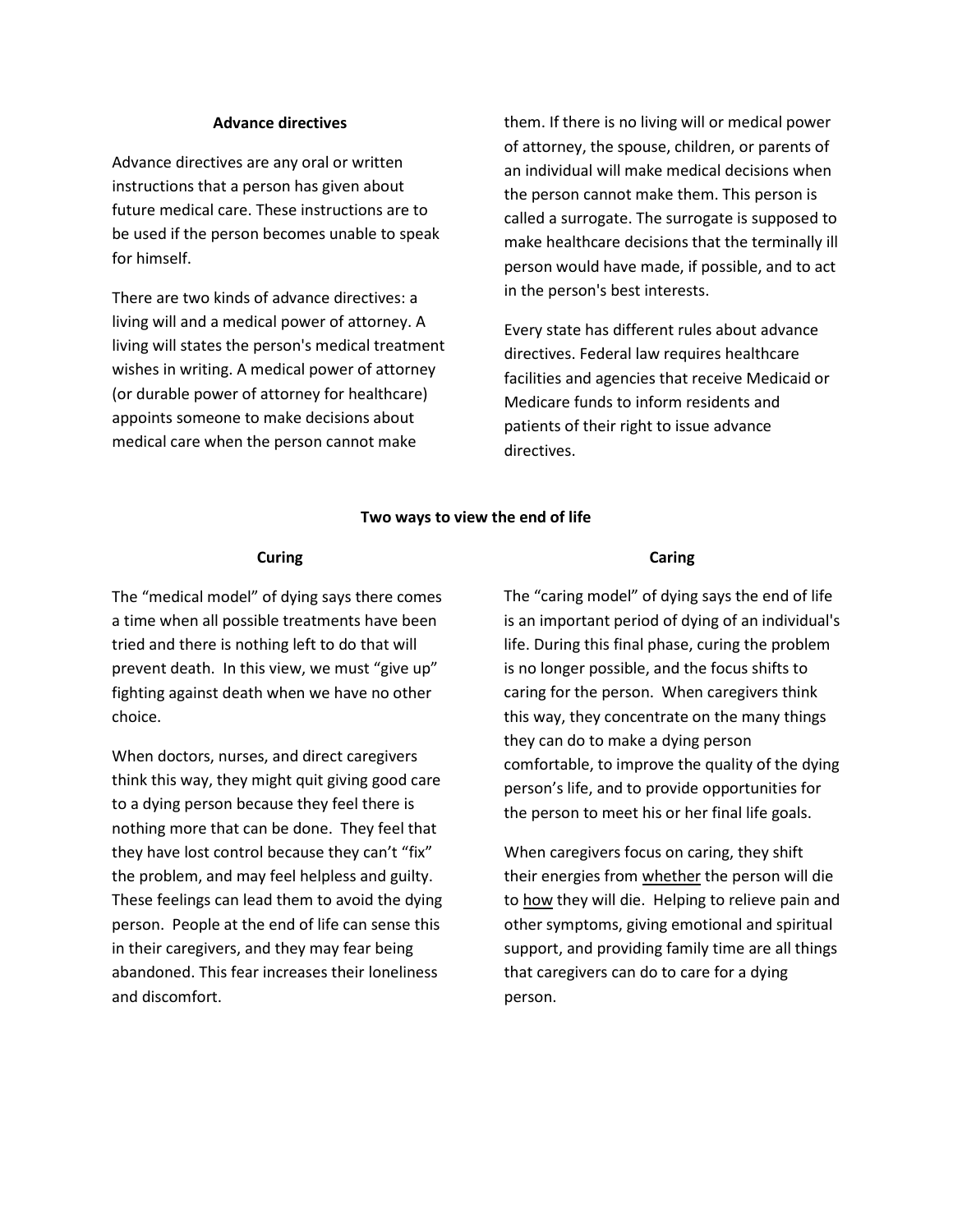# **The rights of a dying person**

- 1. An individual has the right to decide how to spend the final phase of his or her life.
- 2. A dying person has the right to refuse treatment (including food and water) and to decide how much treatment to have.
- 3. A dying person has the right to relief from pain and suffering, as much as is medically and legally possible.

# **The goals of end-of-life care**

Each individual should decide what his or her goals are for the final phase of life. Caregivers can help people identify and achieve these goals. The goals may include things like:

- 1. The individual's personal goals and desires, such as personal choices about living, continued personal growth, and things he or she wants to accomplish.
- 2. Relief from pain and other uncomfortable symptoms.
- 3. Relief from emotional and spiritual distress.
- 4. Enrichment of personal and family relationships.
- 5. Transition of individual and family toward death.

# **Your role in caring for someone at the end of life**

You should remember two important concepts when caring for someone who is terminally ill:

## **Acceptance**

The first thing you must do when caring for someone who is at the end of life is to accept the person and the choices they make about how to live and how to die. You must accept their religious beliefs, the values of their cultural and ethnic background, and their wishes about what they want to do and whom they want to see. You must accept the person without judging his or her decisions. Your job is to listen, encourage, and support the decisions he or she makes.

If you find that it is impossible for you to support a dying person because you feel strongly that their decisions or beliefs are wrong, you must tell your supervisor about it. Sometimes it is necessary for the supervisor to transfer your responsibilities for the dying person to another caregiver. A terminally ill person will probably know when a caregiver disagrees with his or her choices, and this can cause the person to feel afraid, abandoned, or defensive. In this case, .it is best for someone else to care for the person if possible.

## **Relief of suffering through effective care**

Good care can relieve much of the pain and discomfort that a person may experience during a terminal illness. You should always be checking to see if the person is uncomfortable, and finding ways to improve the comfort level. Some things you can do include:

• Position pillows comfortably. • Moisten lips and mouth.